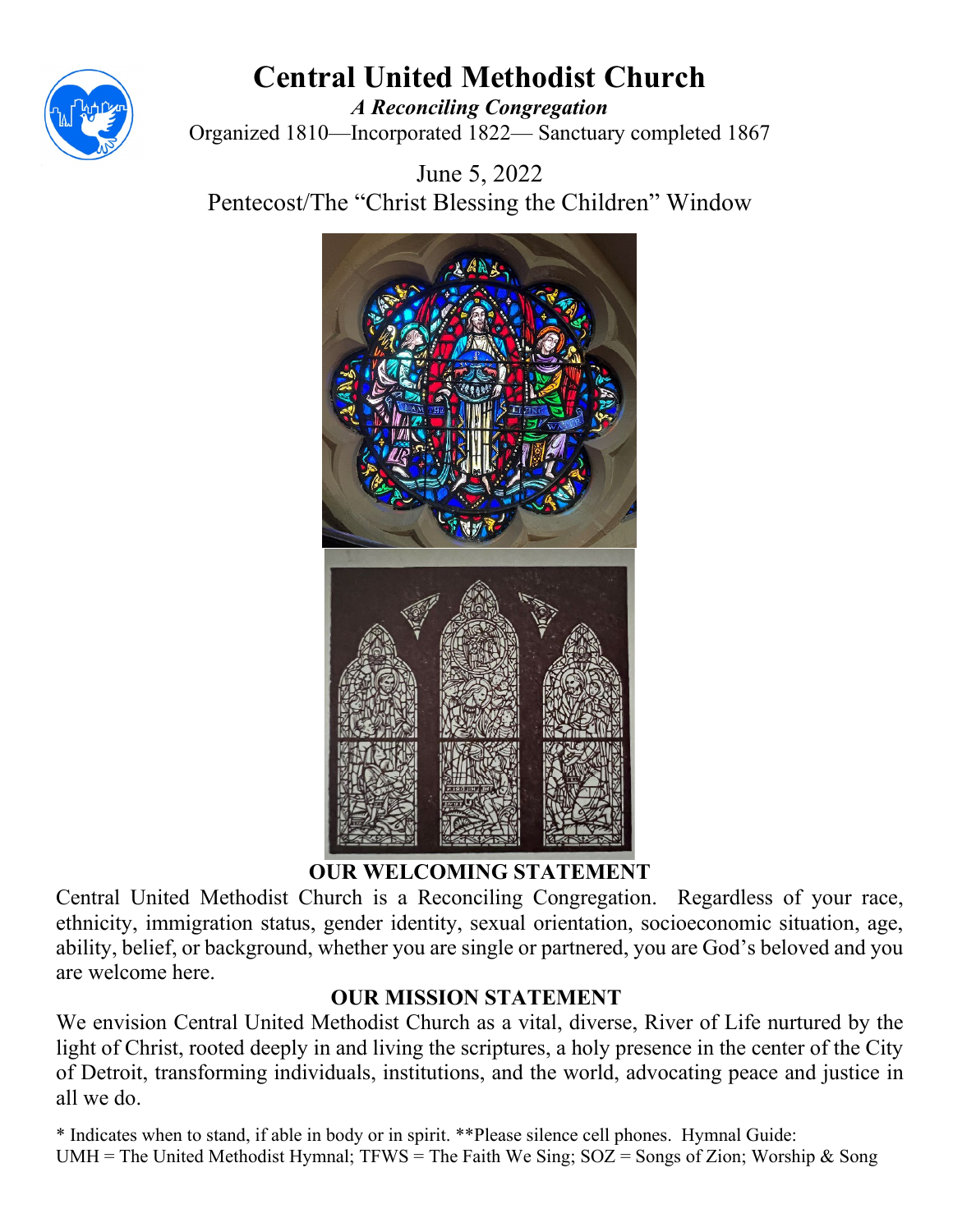# **ACTS OF PRAISE**

**\*CALL TO WORSHIP**

- ONE: When the world divides us
- **ALL: Come, Holy Spirit, make us one.**
- ONE: When the world calls us orphaned
- **ALL: Come, Holy Spirit, make us family.**
- ONE: When the world leads us astray
- **ALL: Come, Holy Spirit, call us home. Come, Holy Spirit, come! Come and fill this place!**

**\*OPENING HYMN** *As a Fire is Meant for Burning* TFWS #2237

- 1. As a fire is meant for burning with a bright and warming flame, so the church is meant for mission, giving glory to God's name. Not to preach our creeds or customs, but to build a bridge of care, we join hands across the nations, finding neighbors everywhere.
- 2. We are learners; we are teachers; we are pilgrims on the way. We are seekers; we are givers; we are vessels made of clay. By our gentle loving actions, we would show that Christ is light. In a humble, listening spirit, we would live to God's delight.
- 3. As a green bud in the springtime is a sign of life renewed, so may we be signs of oneness mid earth's peoples, many hued. As a rainbow lights the heavens when a storm is past and gone, may our lives reflect the radiance of God's new and glorious dawn.

WORDS: Ruth Duck. MUSIC: From *The Sacred Harp*, 1844. CCLI2815228

# **ACTS OF SHARING**

#### **GREETING AND WELCOME OF FIRST TIME VISITORS**

#### **ANNOUNCEMENTS**

#### **PRAYER OF CONFESSION**

**God of majesty and power, we tremble when we become aware of who you are. Who are we that you should visit us or expect something from us? We confess our preference for the predictable. We admit our resistance to your Spirit. We acknowledge our misuse of your gifts to us. We prefer our divisions to your unity. Forgive us, O God of power and might, that we might forgive. Draw us back into a right relationship with you, and with one another. Amen.**

**PRELUDE** Bobbi Thompson

**INTROIT** Bobbi Thompson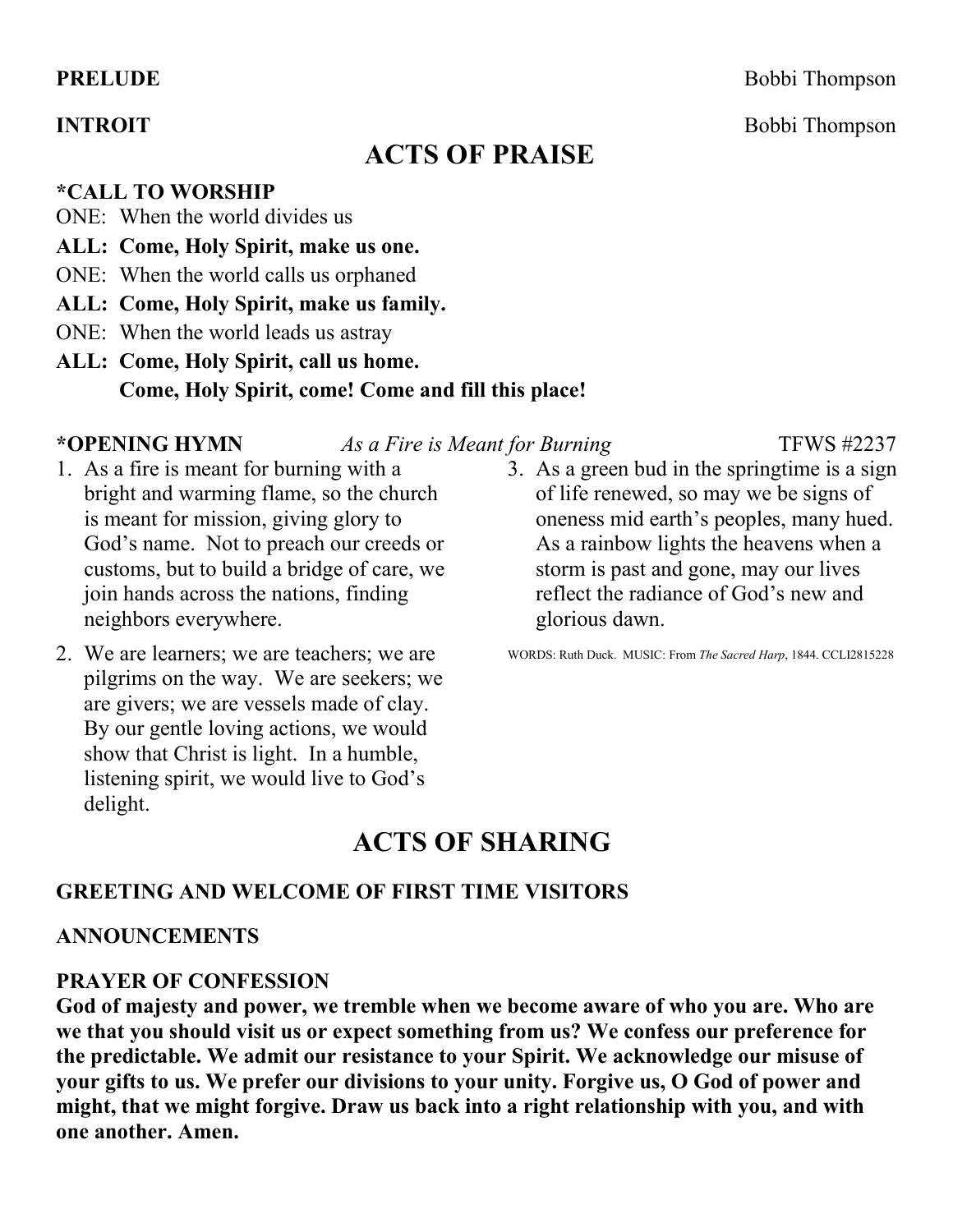# **WORDS OF ASSURANCE**

God has reached out to us once again, offering salvation, making us whole, drawing us into community where life is integrated and filled with meaning. The Spirit comes to us, making holy the commonplace. We are forgiven.

## **We are forgiven. Thanks be to God.**

# **INVITATION TO TAKE A "FIELD TRIP," TO SHARE THE PEACE OF CHRIST, AND TO THE OFFERING**

# **OFFERTORY**

## **\*DOXOLOGY Praise God from whom all blessings flow; Praise God, all creatures here below; Praise God for all that love has done; Creator, Christ, and Holy One. Amen.**

# **PRAYER OF DEDICATION**

God of wind and fire, breathe your Holy Spirit over us again this day. Help us to better hear one another and untangle the differences we have allowed to divide us. May your Spirit give us the power to be the church you had hoped we would be, one body, one people seeking to build your beloved community of justice, mercy, and hope. As we bring our tithes and offering to you this day, set us on fire once again. Fill us with your power; in Christ, we pray. **Amen.**

# **ACTS OF PROCLAMATION**

# **SHARING OF BLESSINGS AND CONCERNS**

# **PASTORAL PRAYER**

#### **\*GOSPEL READING** *Mark 10: 13-16* The Message

The people brought children to Jesus, hoping he might touch them. The disciples shooed them off. But Jesus was irate and let them know it: "Don't push these children away. Don't ever get between them and me. These children are at the very center of life in the kin-dom. Mark this: Unless you accept God's kin-dom in the simplicity of a child, you'll never get in." Then, gathering the children up in his arms, he laid his hands of blessing on them. ONE: Hear what the Spirit is saying to the Church.

## **ALL: Thanks be to God.**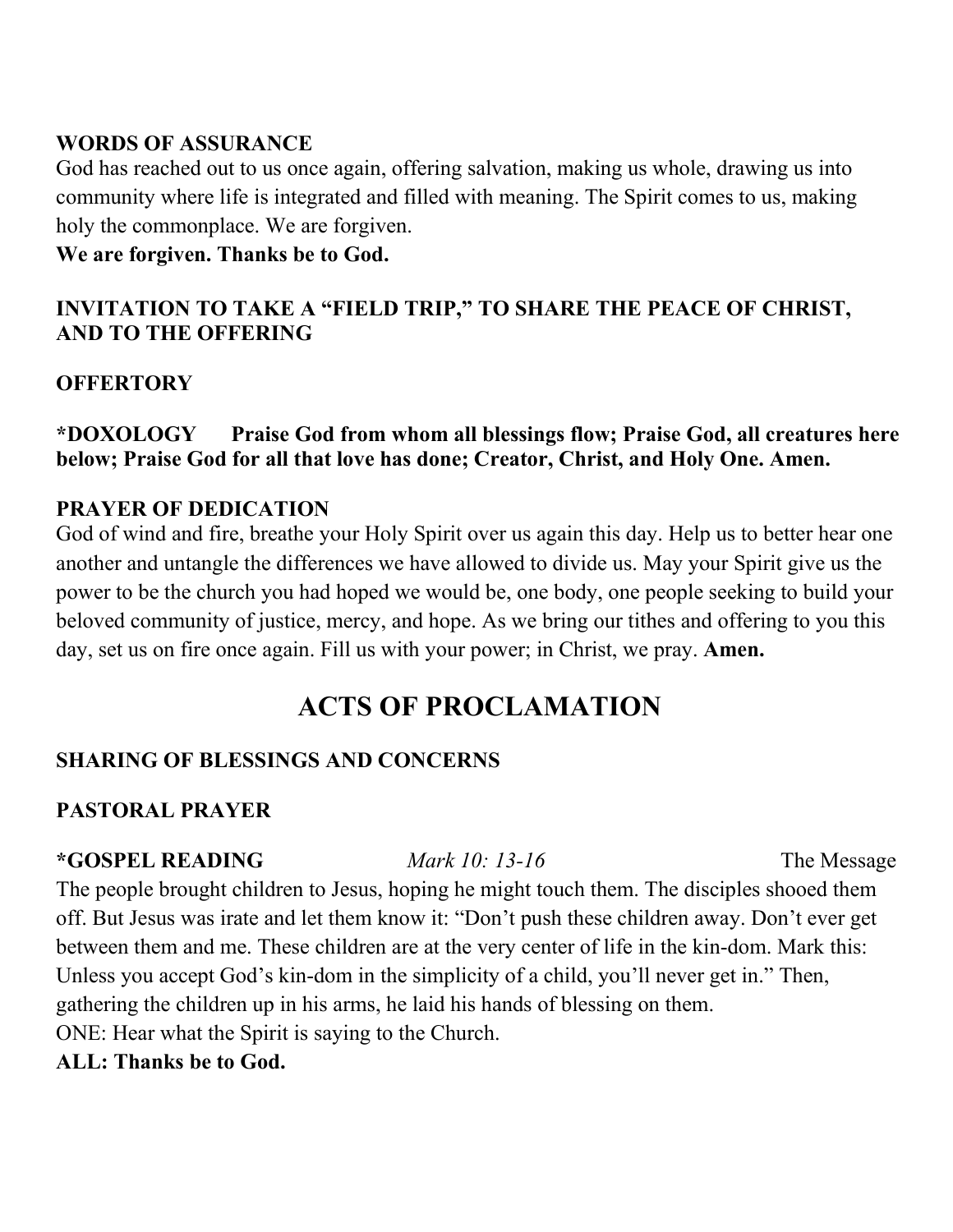#### **\*HYMN** *For Everyone Born* W&S #3149

- 1. For everyone born, a place at the table, for everyone born, clean water and bread, a shelter, a space, a safe place for growing, for everyone born, a star overhead, *(Refrain)*
- *(Refrain)* and God will delight when we are creators of justice and joy, compassion and peace: yes, God will delight when we are creators of justice, justice and joy!
- 2. For young and for old, a place at the table, a voice to be heard, a part in the song, the hands of a child in hands that are wrinkled, for young and for old, the right to belong, (*Refrain)*

# 3. For just and unjust, a place at the table, abuser, abused, with need to forgive, in anger, in hurt, a mindset of mercy, for just and unjust, a new way to live, (*Refrain)*

4. For everyone born, a place at the table, to live without fear, and simply to be, to work, to speak out, to witness and worship, for everyone born, the right to be free, (*Refrain)*

WORDS: Shirley Erena Murray. © Hope Publishing Co.. MUSIC: © 2006 Brian Mann (admin General Bd of Global Ministries t/a GBGMusik) CCLI2815228

**\*NEW TESTAMENT READING** *Acts 2: 1-17* D. B. Hart Translation When the day arrived that completed the fifty after Passover, they were all gathered together in one place; And suddenly there came a noise like a turbulent wind borne out of the sky, and it filled the whole house where they were sitting, and there appeared before them tongues as of fire, which parted and came to rest, one each upon each one of them, And they were all filled with a Holy Spirit, and they began to speak in other tongues, as the Spirit gave them to utter. Now dwelling in Jerusalem were devout Judaeans from every nation under the sky; And on the advent of this noise the multitude gathered, and were confused because each one heard them speaking in his own language. And they were amazed and astounded, saying, "Look, are not all of these who are speaking Galilaeans? And how is it that each of us hears his own language, the languages in which we were raised — Parthians and Medes and Elamites, and those living in Mesopotamia, both Judaea and Cappadocia, Pontus and Asia; Phrygia and Pamphylia, Egypt and the parts of Libya abutting Cyrene, and visitors from Rome; Both Judaeans and proselytes, Cretans and Arabians — we hear them declaring the great deeds of God in our tongues." And all were amazed and entirely at a loss, saying to one another, "What does this portend?" But others, ridiculing them, said: "They are full of sweet new wine." But Peter, standing up along with the eleven, raised his voice and addressed them:

"Judaean men, and all of you staying in Jerusalem, let this be known to you, and lend your ears to my words, For these men are not drunk, as you suppose, as it is the third hour of the day; Rather, this is what was declared through the prophet Joel: 17 'And in the last days it shall happen, says God, that I will pour forth from my Spirit upon all flesh, and your sons and your daughters shall prophesy, and your young men shall dream dreams; Yes, in those days, I will pour forth from my Spirit even upon my male slaves and upon my female slaves, and they shall prophesy.

ONE: Hear what the Spirit is saying to the Church.

## **ALL: Thanks be to God.**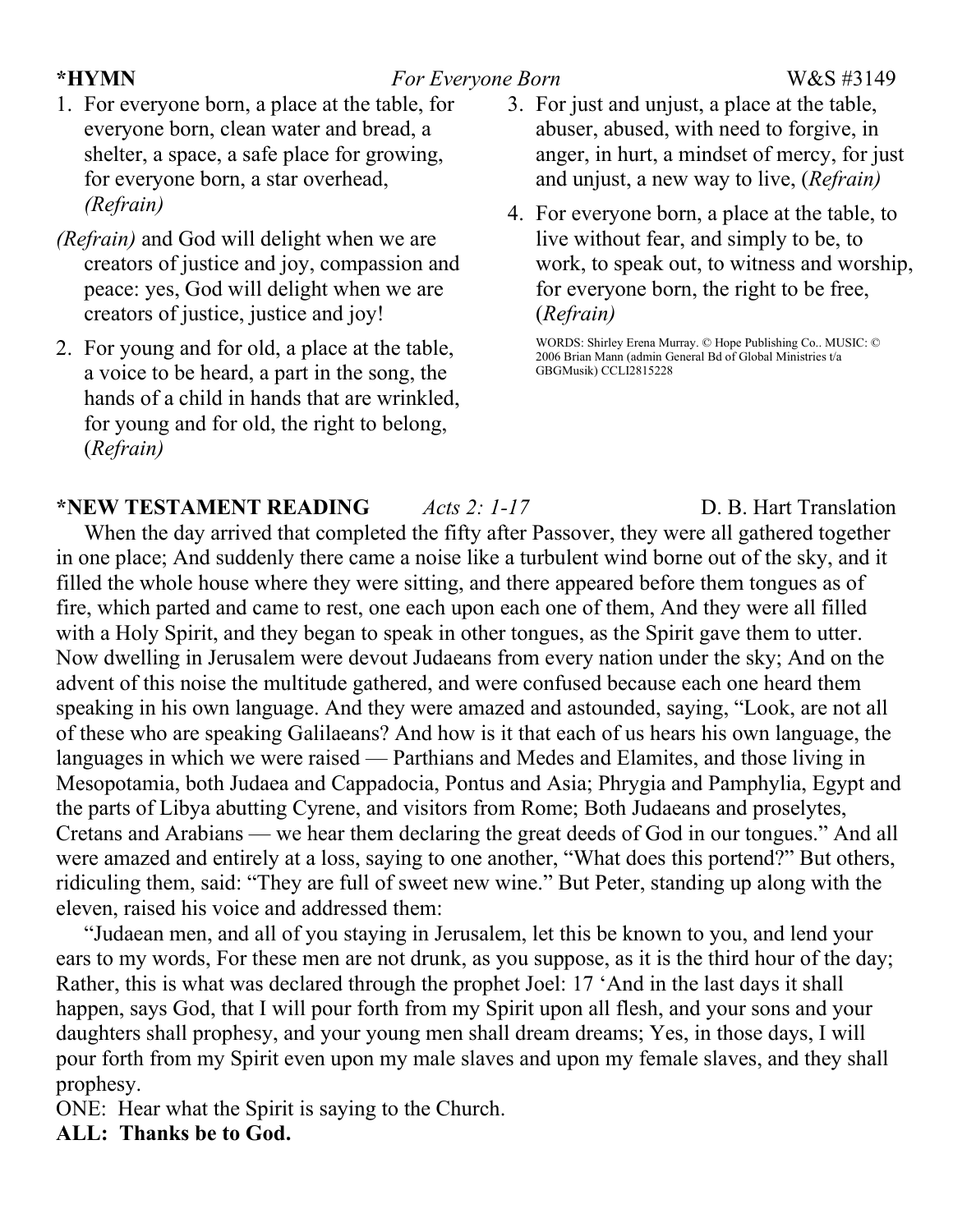# **CELEBRATION OF THE SACRAMENT OF HOLY COMMUNION**

We celebrate the Divine Spirit, who hovered over creation and brought order out of formlessness.

#### **We praise you, Spirit.**

We celebrate the Divine Spirit, who filled Jesus with power and wisdom and, through him, made divine life available to all.

# **We praise you, Spirit.**

We celebrate the Spirit, who has been poured out on all people, and leads us into the Reign of God.

#### **We praise you, Spirit.**

And so, as we gather at this table, we recognize the Spirit's Presence among us, and we open our hearts to the Spirit's influence.

#### *Silence*

God, we come knowing that we depend on you for life and truth and love. We come knowing that you welcome us with open and accepting arms. **We come ready to meet with you, and be changed by the encounter. Amen.**

The Lord Jesus, on the eve of His crucifixion, gathered his friends for a meal. During supper, he took a loaf of bread, and gave thanks for it.

Then he broke it and passed it among them with these words:

**This is my body which is broken for you.**

#### **Take, eat and remember me.**

After the meal, Jesus took a cup of wine and gave thanks for it. Then he passed it among them with these words:

**This is my blood which is shed for you.**

#### **Take, drink and remember me.**

So now, we eat and we drink, and we remember Jesus and the Divine Love he showed us. **Amen.**

Spirit, as we share this bread and wine, let it be a sharing

in Christ's body and blood, Christ's life and presence;

And may we embody your life, love, and presence

in our homes and community.

#### **Amen.**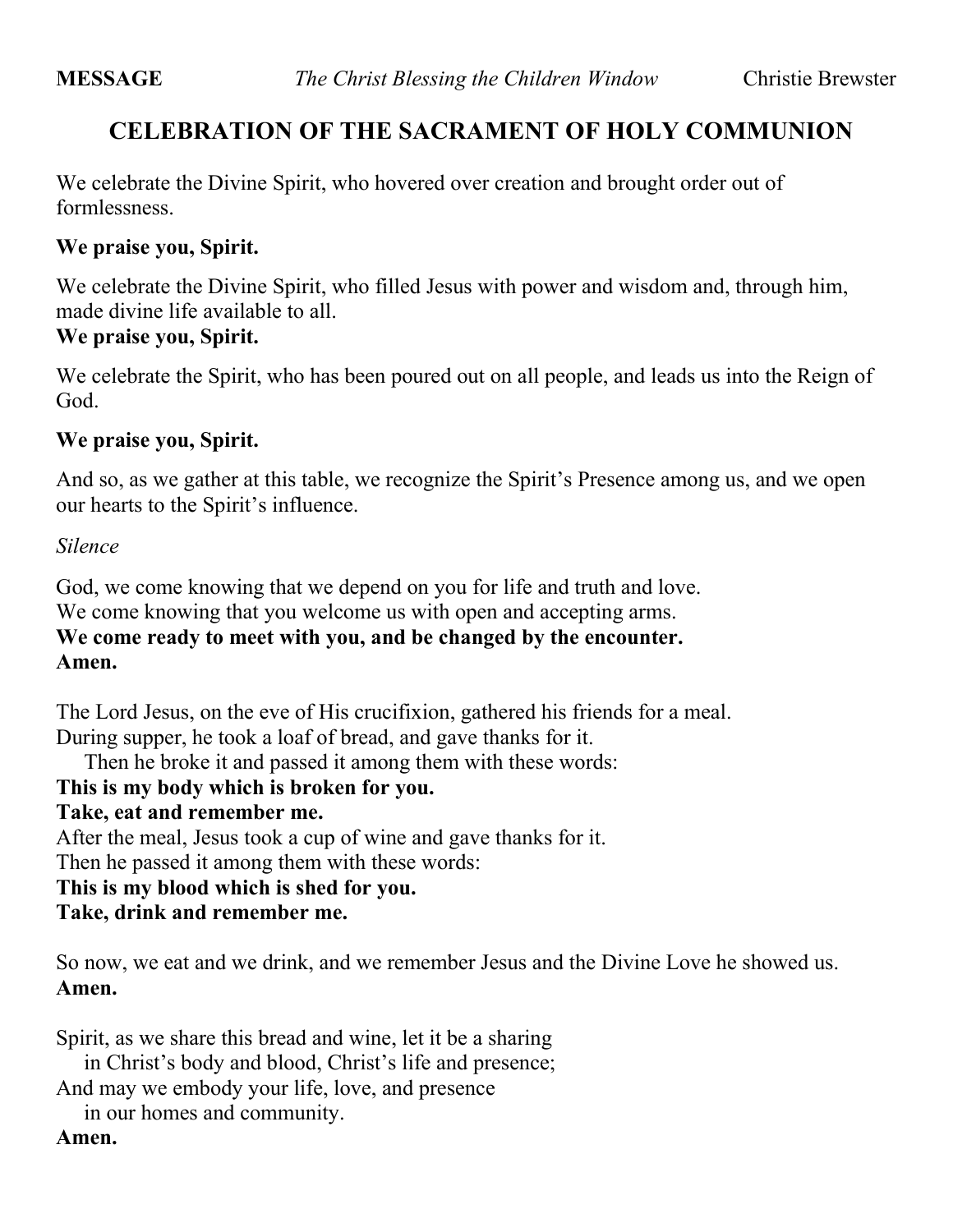## **Hymn during Distribution of Elements**



WORDS and MUSIC: Taizé. © Ateliers et Presses de Taizé, F-71250 Taizé-Communaute. CCLI2815228

#### **Prayer after receiving**

Thank you, Divine Spirit, for this meal of remembrance,

and for coming to us as we have shared it.

May the love we find at this table be reflected in our lives;

May the power we receive at this table make us peacemakers and healers;

And may the Spirit who fills us again at this table

lead us to be those who proclaim God's Reign

in every word we speak

and in everything we do.

## **Amen.**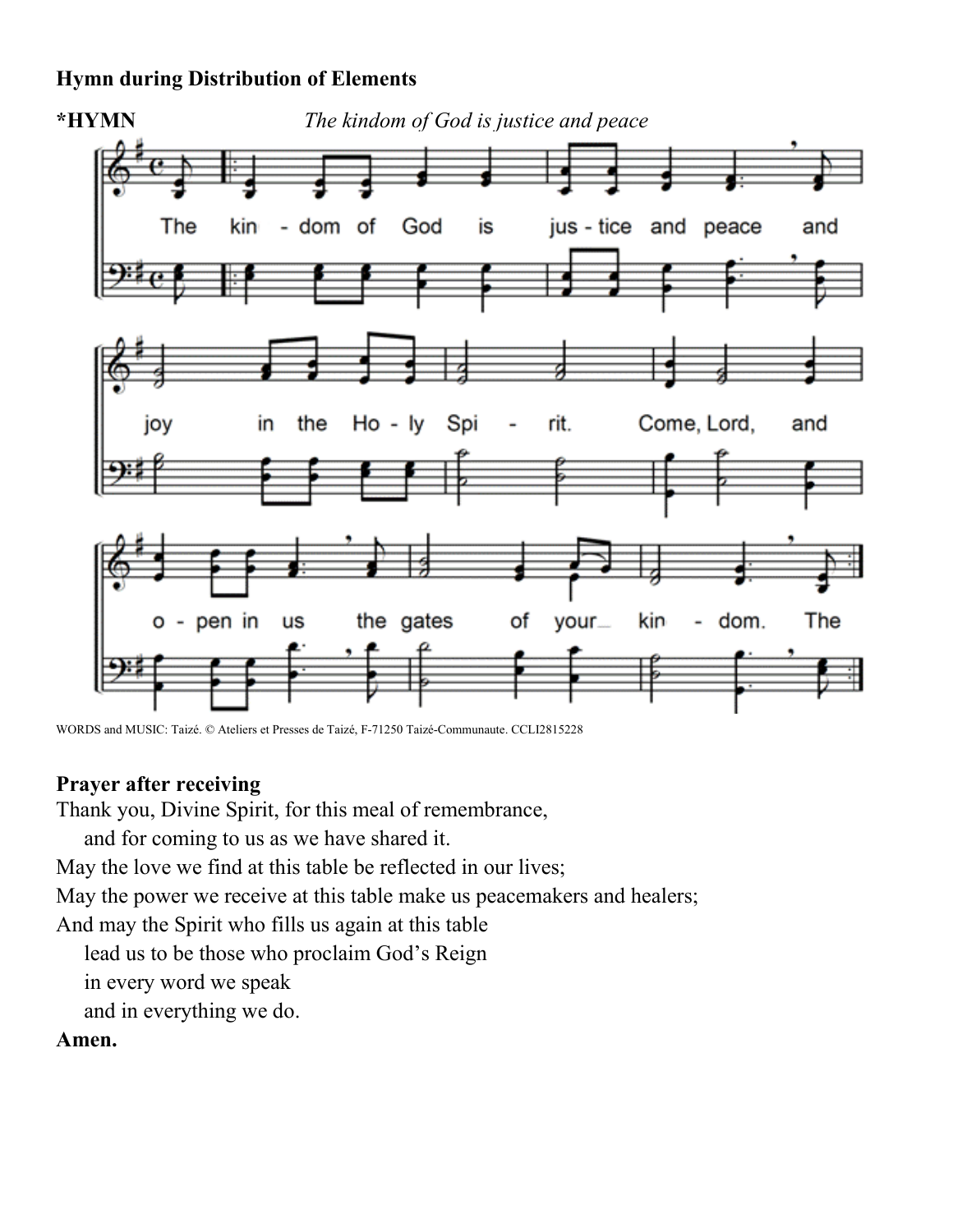#### **\*CLOSING HYMN** *Ev'ry Time I Feel the Spirit* SOZ #121

*(Refrain)*

Ev'ry time I feel the Spirit moving in my heart, I will pray. Yes, ev'ry time I feel the Spirit moving in my heart, I will pray.

1. Upon the mountain my God spoke, out God's mouth came fire and smoke. All around me looks so shine, Ask my Lord if all was mine. (*Refrain)*

## 2. Jordan River is chilly and cold, Chills the body, but not the soul. Ain't but one train on dis track, Runs to heaven and runs right back. (*Refrain)*

WORDS and MUSIC: African-American Spiritual. CCLI2815228

# **SENDING FORTH**

#### \***BENEDICTION**

On the day when you are wearing your certainty like a cloak and your sureness goes before you like a shield or like a sword, may the sound of God's name spill from your lips as you have never heard it before. May your knowing be undone. May mystery confound your understanding. May the Divine rain down in strange syllables yet with an ancient familiarity, a knowing borne in the blood, the ear, the tongue, bringing the clarity that comes not in stone or in steel but in fire, in flame. May there come one searing word: enough to bare you to the bone, enough to set your heart ablaze, enough to make you whole again. Go in the Spirit. Amen.

# **Central United Methodist Church 23 East Adams, Detroit, Michigan 48226 ~ 313.965.5422 www.centralumchurchdetroit.org**

Rev. Dr. Jill Hardt Zundel, Senior Pastor

Rev. Edwin Rowe, Pastor Emeritus

Deaconess Anne Hillman, Ph.D. Director of Children, Youth and Family Ministries Bobbi Thompson, Interim Music Director Debra Cox, Office Administrator Andrew Cox, Building Superintendent Yvette Meadows and Angela Bakeley, Receptionists